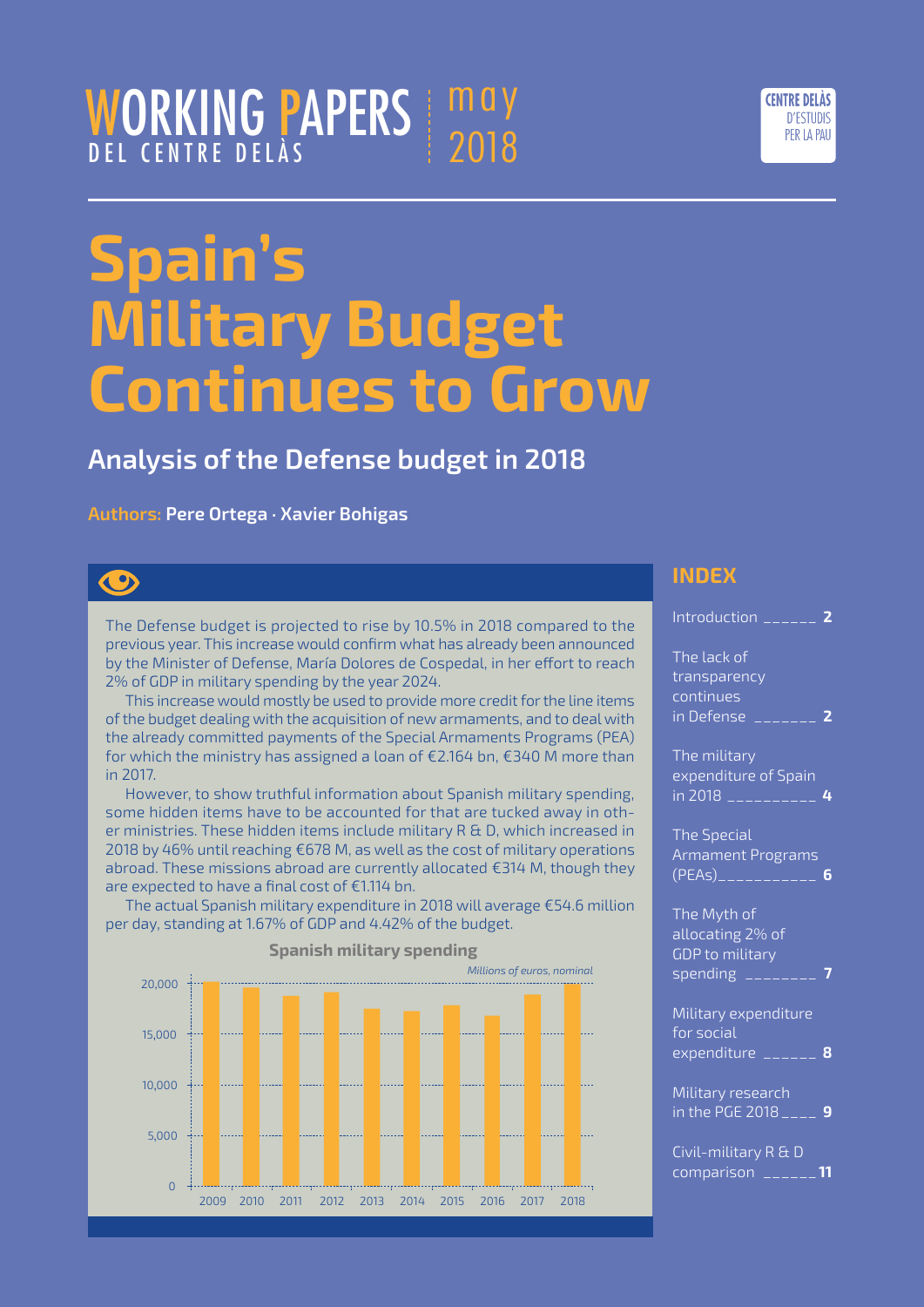## <span id="page-1-0"></span>**Introduction**

Once again, as has happened since the alleged end of the recent financial crisis, the General State Budget for 2018 shows an increase in defense spending, which Centre Delàs analyzes each year. From the new General Budget, the first thing to highlight is the increase of 10.5% for military spending compared to 2017. This increase would confirm what has already been announced by the Minister of Defense, María Dolores de Cospedal of the Popular Party government, in order to meet the promise made by Mariano Rajoy in the September 2014 NATO meeting in Wales. At that meeting, he promised to rally the remaining NATO member countries into also reaching the 2% of GDP benchmark for military spending as well by the year 2024.

The increase of 10.5% is mainly to provide more credit to line items in the budget that align with the acquisition of new armaments, to deal with the already committed payments of the Special Armament Programs (PEA), and to allocate more resources for R & D in designing and producing new PEAs.

As we have explained in previous reports,1 until 2016 these PEAs were not line items included in the initial defense budget, but rather they were eventually approved during the year through an extraordinary loan that was decided upon in the Council of Ministers, allowing the Ministry to deal with the massive debts that have accumulated since the beginning of these weapons programs. This dishonesty has allowed the initial budget to be approved that has been well under actual expenses. For 2018, the Ministry of Defense wants to allocate a credit of €2.164 bn towards the payment of the PEA, €340 M more than in 2017.

In this report, Centre Delàs thoroughly analyzes the true military expenditure that will be approved for 2018, including both 'ordinary' investments for the maintenance of the Armed Forces as well as investments in weapons that represent additions to the special programs (PEA). In total, these investments expand the budget by €420 M from €2.597 bn in 2017 to €3.017 bn in 2018 and include a massive 46% increase to military R & D spending from €461.7 M €678 M, among other changes, that are later elaborated upon different sections of this report.

## **The lack of transparency continues in Defense**

Even though the committed payments of the PEAs are now included in the defense budget, the deception persist. The Ministry of Finance continues to allow the defense budget to not consider the actual cost of military actions abroad. Since the beginning of these missions, the credit for this line item in the budget has fluctuated from €0 to €14.36 M, when in reality it has always been much higher, with the final cost of missions abroad totaling €1.080 bn in 2017.2 This year, to make the figures not seem so deceptive, €314.36 M has been allocated for these missions. But, Secretary of Defense Agustín Conde has already warned that given the current commitments of FAS missions abroad, the expenditure at the end of 2018 will be no less<sup>3</sup> than €1.114 bn.

1. To know more about PEAs, consult Pere Ortega's Report: *The weapons bubble and the military industry in Spain. Special Armament Programs*, Report 33. [http://](http://www.centredelas.org/images/INFORMES_i_altres_PDF/informe33_IndustriaPEAs_ENG_web_DEF.pdf) [www.centredelas.org/images/INFORMES\\_i\\_](http://www.centredelas.org/images/INFORMES_i_altres_PDF/informe33_IndustriaPEAs_ENG_web_DEF.pdf) [altres\\_PDF/informe33\\_IndustriaPEAs\\_ENG\\_](http://www.centredelas.org/images/INFORMES_i_altres_PDF/informe33_IndustriaPEAs_ENG_web_DEF.pdf) [web\\_DEF.pdf](http://www.centredelas.org/images/INFORMES_i_altres_PDF/informe33_IndustriaPEAs_ENG_web_DEF.pdf)

2. Congress of Deputies Defense Committee (16/04/2018)

3. Congress of Deputies Defense Committee (16/04/2018)

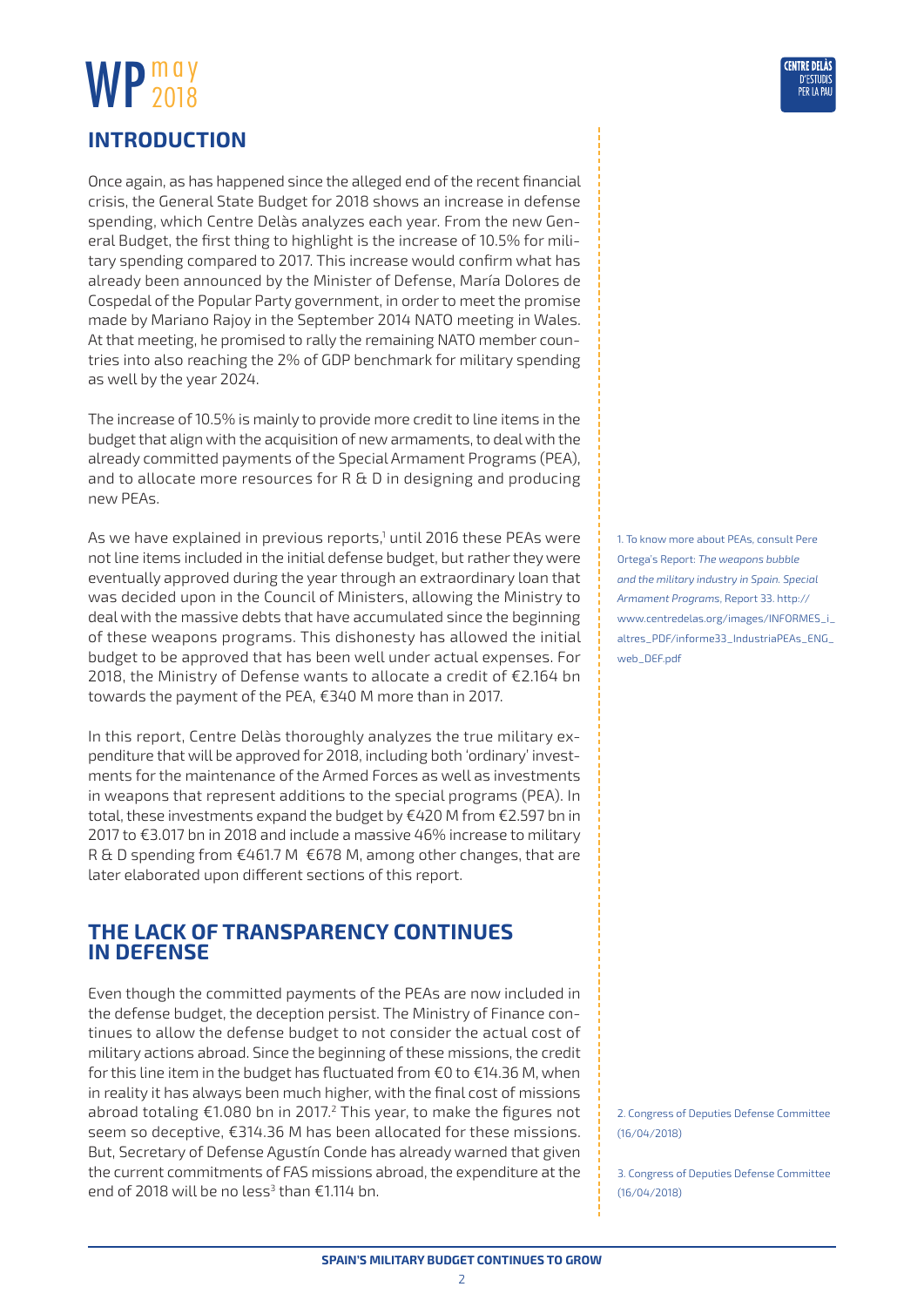

*Millions of euros, nominal*

#### **Graph 1. Initial budget and final cost of missions abroad**



Source: Developed by Centre Delàs

In addition to the diverted expenditure of missions abroad, the sale of assets that provide the Ministry of Defense with revenues during the year must also be accounted for. The Ministry of Defense is a usufructuary of many public goods (barracks, firing ranges, housing) that the government in turn has been allowed to sell off. The Treasury allows some of these revenues to be incorporated in the defense budget and in 2017 these amounted to €262 M. Many other line items in the budget, such as new credit transfers and leftover revenues not spent in the previous year are also allowed to be incorporated to the budget. So, every year in the budget settlement of defense, we find a major deviation. In 2017 this deviation amounted to €1.382 bn. We have included this amount in our analysis of 2018 because, taking everything into account, essentially it will be the same.

|                                                                       | 2017      | 2018      | 2017/2018 |
|-----------------------------------------------------------------------|-----------|-----------|-----------|
| Ministry of Defense                                                   | 7,638.55  | 8,455.96  | 10.70%    |
| Autonomous bodies of the Ministry of Defense                          | 1,077.92  | 1,179.77  | 9.45%     |
| <b>Total Ministry of Defense</b>                                      | 8,716.47  | 9,635.73  | 10.55%    |
| Military Pensions and benefits                                        | 3,273.45  | 3,325.88  | 1.60%     |
| War Pensions                                                          | 169.03    | 157.67    | $-6.72%$  |
| <b>ISFAS (Other Ministries)</b>                                       | 624.45    | 649.02    | 3.93%     |
| Civil Guard (Ministry of the Interior)                                | 2,705.04  | 2,775.17  | 2.59%     |
| R&D Loans (Ministry of Industry)                                      | 302.36    | 467.61    | 54.65%    |
| International Military Organizations<br>(Ministry of Foreign Affairs) | 19.48     | 19.48     |           |
| <b>Total NATO criteria</b>                                            | 15,810.28 | 17,030.56 | 7.72%     |
| National Intelligence Center (Ministry of the Presidency)             | 260.96    | 281.95    | 8.04%     |
| Interest rates on public debt                                         | 1,157.90  | 1,231.59  | $6.36\%*$ |
| Initial Total Military Expenditure                                    | 17,229.14 | 18,544.10 | 7.63%     |
| Difference between budgeted and final cost                            | 1,382.26  | 1,382.26  | $**$      |
| <b>FINAL MILITARY EXPENSE</b>                                         | 18,611.40 | 19,926.36 | 7.07%     |
| Actual military expenditure/GDP                                       | 1.60%     | 1.67%     |           |
| Actual military expenditure/Total state budget                        | 4.20%     | 4.42%     |           |

## **Table 1. Initial military expenditure of Spain (2017-2018)**

\* Estimation based on net total of Defense (NATO criteria + NIC) and interest on the public debt

\*\* Provisional estimate on the difference between initial military expenditures and their final cost

Developed by Centre Delàs. Source: General State Budget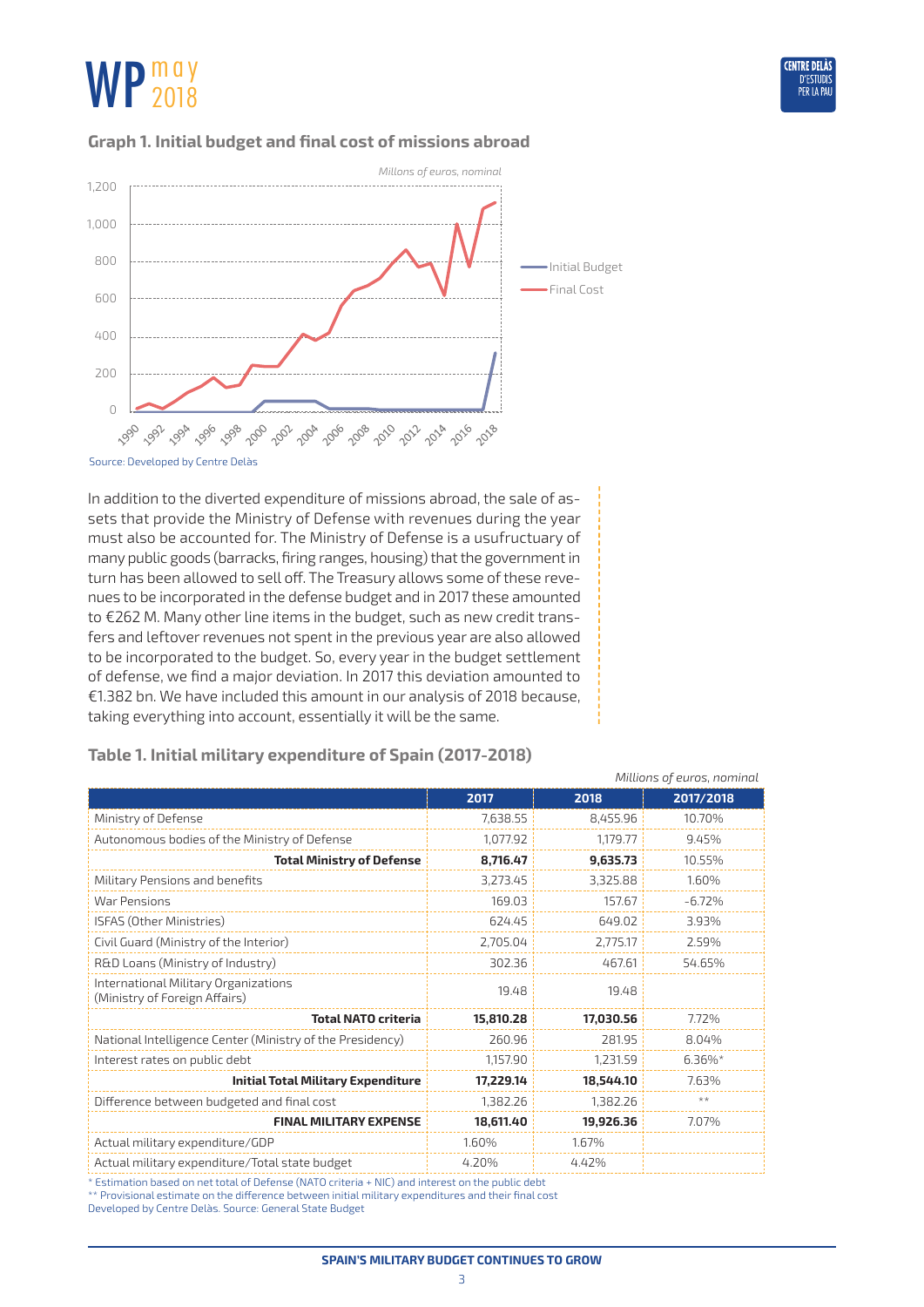# <span id="page-3-0"></span>WP 2018 2018



In the analysis of the Spanish military expenditure completed by Centre Delàs, the accounting guidelines of NATO are employed, which have also been adopted by SIPRI. However, we have added the expenditure covering the National Intelligence Center (CNI) to this, because it is a facility run by the military where a majority of the staff are in fact military personnel. Additionally, Centre Delàs accounts for the proportional, defense-related interest of the debt that arises from Ministry's financing activities that represent an important part of its budget; the Treasury issues public debt for these activities and the interest generated by this military-related debt must be considered a military expenditure. Thus, the final military expenditure of the Spanish State presented for approval before the Congress of Deputies in 2018 totals €19.926 bn. This is more than double the amount that the Ministry and its Autonomous Bodies are proposing, which is €9.636 bn. This figure represents a daily military expenditure of €54.6 M in which each Spanish citizen must pay 428 euros annually to contribute to the defense of Spanish territory.



**ENTRE DEI** 

*Million of euros, nominal*

**Table 2. Key figures of the Spanish military expenditure (initial budget)**

|                                                       |                 | Nominal euros  |
|-------------------------------------------------------|-----------------|----------------|
|                                                       | 2017            | 2018           |
| Daily military expenditure                            | 51.0 millon     | 54.6 millon    |
| Annual military expenditure per person                | 401.55 €        | 428.07€        |
| Military expense % of GDP                             | 1.60%           | 1.67%          |
| Military expenses/Total Budget                        | 4.20%           | 4.42%          |
| Final military expenses with respect to previous year | 9.40%           | 7.07%          |
| Military Investment                                   | 2.596.99 millon | 3696.34 millon |
| Military Investment/Total Investment                  | 20.18%          | 24.94%         |
| Change from previous year (Military Investment)       | 157%            | 42.3%          |
| Total Military R&D                                    | 461.75 millon   | 678.7 millon   |
| Military R&D/Total R&D                                | 7.10%           | 9.62%          |
| Change from previous year (Military R&D)              | $-26.94%$       | 46.98%         |

Source: Centre Delàs elaboration on the General State Budget

#### **Table 3. Adjustments to the Defense Budget**

|                                    |          |          |          |          |          | <i>IVIILIUITI UL EULUS, FIUITIIITUL</i> |
|------------------------------------|----------|----------|----------|----------|----------|-----------------------------------------|
| Años                               | 2012     | 2013     | 2014     | 2015     | 2016     | 2017 <sup>1</sup>                       |
| Outstanding credits                | 1.782.77 | 879.48   | 927.74   | 878.01   | 0.00     | 30.72                                   |
| Expandable Items                   | 753.08   | 782.47   | 733.94   | 1.010.78 | 994.95   | 1.057.48                                |
| <b>Transfers</b>                   | 2.16     | 55.17    | 77.25    | 225.53   | 207.50   |                                         |
| Revenues generated by the Ministry | 192.31   | 213.1    | 211.95   | 223.79   | 194.69   | 261.95                                  |
| Autonomous Bodies                  | 13.18    | 22.65    | 47.48    | 46.67    | 17.51    | 31.91                                   |
| Excess credits                     | 19.23    |          |          | 3.67     | 0.00     | 0.7                                     |
| Cancellation fees                  |          |          |          | -7.30    | $-2.01$  |                                         |
| <b>Total</b>                       | 2.762.73 | 1.952.87 | 1.998.36 | 2.381.15 | 1.412.64 | 1.382.26                                |

1. Modifications for 2017 are tentative as of 30/03/2018

Developed by Centre Delàs. Source: General State Budget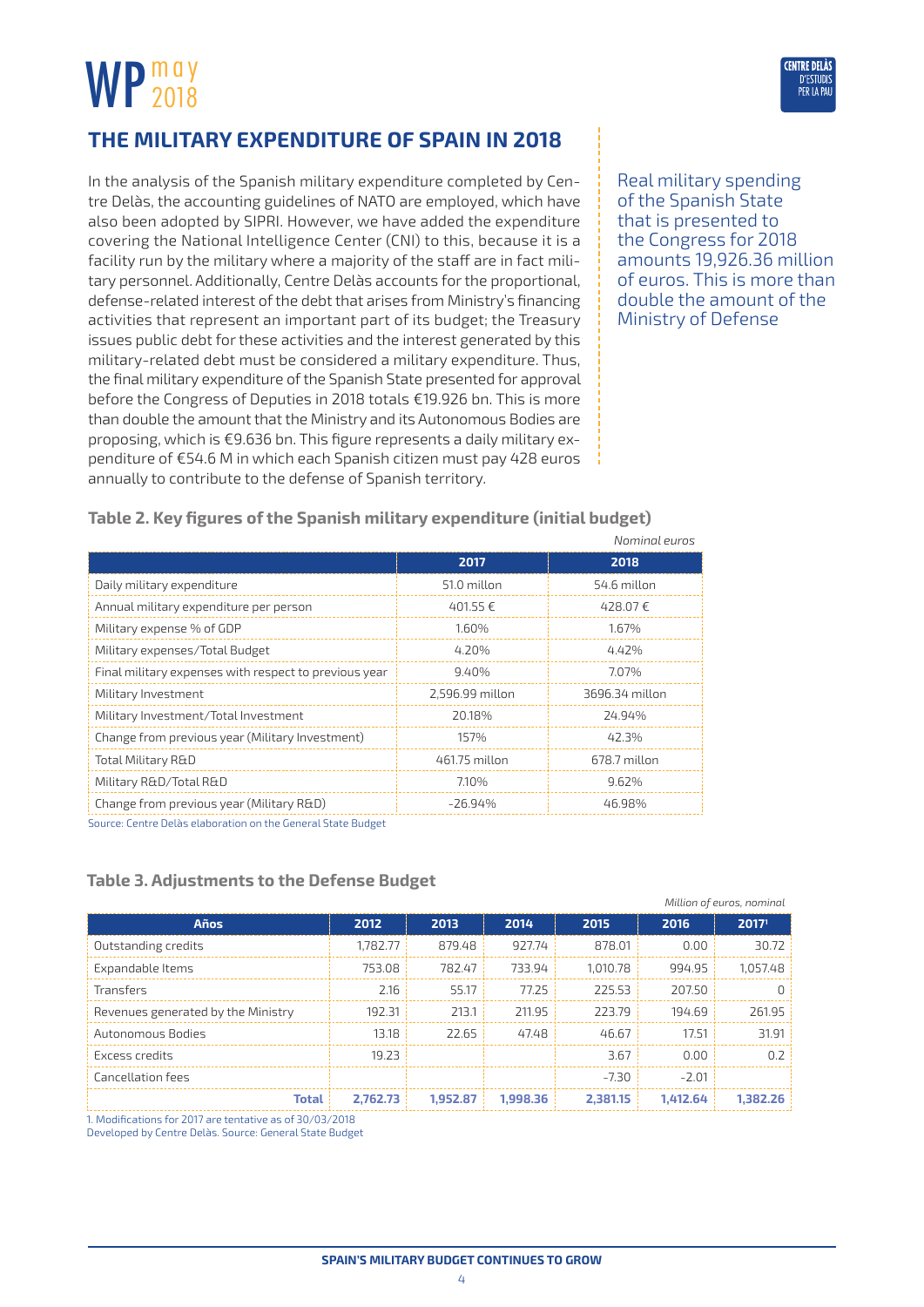# **Table 4. Initial Budget**

| nomine<br>י<br>גב |  |
|-------------------|--|
| ت<br>ا            |  |
| זמ הז             |  |

2018

WP 2018

| Table 4. Initial Budget                                                                                                                                  |           |           |             |           |             |           |             |           |             | Millions of euros, nominal |
|----------------------------------------------------------------------------------------------------------------------------------------------------------|-----------|-----------|-------------|-----------|-------------|-----------|-------------|-----------|-------------|----------------------------|
|                                                                                                                                                          | 2009      | 2010      | <b>2011</b> | 2012      | <b>2013</b> | 2014      | <b>2015</b> | 2016      | <b>Z017</b> | 2018                       |
| Ministry of Defense                                                                                                                                      | 8,240.77  | 7,694.86  | 7,156.38    | 6,316.44  | 5,937.00    | 5,745.77  | 5,767.72    | 5,787.89  | 7,638.55    | 8,455.96                   |
| Autonomous bodies of the<br>Ministry of Defense                                                                                                          | 1,230.53  | 1,218.19  | 1,175.51    | 1,095.30  | 976.65      | 1,030.98  | 1,086.13    | 1,111.33  | 1,077.92    | 1,179.77                   |
| National Intelligence Center <sup>2</sup>                                                                                                                | 255.06    | 241.37    | 228.20      |           |             |           |             |           |             |                            |
| <b>Total Ministry of Defense</b>                                                                                                                         | 9,726.36  | 9,154.42  | 8,560.09    | 7,411.74  | 6,913.65    | 6,776.75  | 6,853.85    | 6,899.22  | 8,716.47    | 9,635.73                   |
| Military pensions and benefits                                                                                                                           | 3,298.14  | 3,328.59  | 3,252.15    | 3,344.35  | 3,352.97    | 3,314.00  | 3,294.96    | 3,268.34  | 3,273.45    | 3,325.88                   |
| War Pensions                                                                                                                                             | 409.04    | 371.79    | 342.30      | 314.80    | 284.38      | 259.74    | 214.89      | 190.57    | 169.03      | 157.67                     |
| SFAS (Other Ministries)                                                                                                                                  | 602.53    | 617.53    | 624.89      | 577.52    | 549.18      | 556.37    | 600.33      | 624.12    | 624.45      | 649.02                     |
| (Ministry of the Interior)<br>Civil Guard                                                                                                                | 2,941.51  | 2,973.17  | 2,790.96    | 2,733.52  | 2,659.18    | 2,615.67  | 2,620.17    | 2,654.93  | 2,705.04    | 2,775.17                   |
| R&D and ayudas militares)<br>Ministry of Industry                                                                                                        | 1,157.52  | 979.21    | 794.84      | 582.77    | 218.15      | 343.60    | 563.92      | 468.14    | 302.36      | 467.61                     |
| Ministry of Foreign Affairs)<br>NATO, EU                                                                                                                 | 56.57     | 11.07     | 9.82        | 14.95     | 15.20       | 15.20     | 13.50       | 13.10     | 19.48       | 19.48                      |
| Total under NATO criteria                                                                                                                                | 18,191.67 | 17,435.78 | 16,375.05   | 14,979.65 | 13,992.71   | 13,881.33 | 14,161.62   | 14,118.42 | 15,810.28   | 17,030.56                  |
| National Interlligence Center <sup>3</sup>                                                                                                               |           |           |             | 221.20    | 203.69      | 203.69    | 223.68      | 240.98    | 260.96      | 281.95                     |
| Interest payments, Public Debt                                                                                                                           | 834.57    | 1,125.20  | 1,212.00    | 1,170.18  | 1,385.38    | 1,197.60  | 1,120.14    | 1,089.42  | 1,157.90    | 1,231.59                   |
| EXPENDITURE<br>TOTAL INITIAL MILITARY                                                                                                                    | 19,026.24 | 18,560.98 | 17,587.05   | 16,371.03 | 15,581.78   | 15,282.62 | 15,505.44   | 15,448.82 | 17,229.14   | 18,544.10                  |
| Difference between initial and<br>final expense                                                                                                          | 1,153.22  | 1,044.15  | 1,164.24    | 2,762.73  | 1,952.75    | 1,957.15  | 2,381.21    | 1,412.65  | 1,382.26    | 1,382.26                   |
| <b>TOTAL MILITARY</b><br>EXPENDITURE (final cost)                                                                                                        | 20,179.46 | 19,605.13 | 18,751.29   | 19,133.76 | 17,534.53   | 17,239.77 | 17,886.65   | 16,861.47 | 18,611.40   | 19,926.36                  |
| Military Expenditure/GDP                                                                                                                                 | 1.88%     | 1.83%     | 1.73%       | 1.82%     | 1.67%       | 1.63%     | 1.66%       | 1.52%     | 1.60%       | 1.67%                      |
| Final Miitary Expenditure/<br><b>Total State Budget</b>                                                                                                  | 5.11%     | 4.70%     | 4.76%       | 5.28%     | 4.59%       | 4.07%     | 4.06%       | 3.86%     | 4.20%       | 4.42%                      |
| 2. The National Intelligence Center separated from the Ministry of Defense in 2012<br>3. Initial Government Budget for 2018<br>$1.$ Costs as of $3/2018$ |           |           |             |           |             |           |             |           |             |                            |



**SPAIN'S MILITARY BUDGET CONTINUES TO GROW**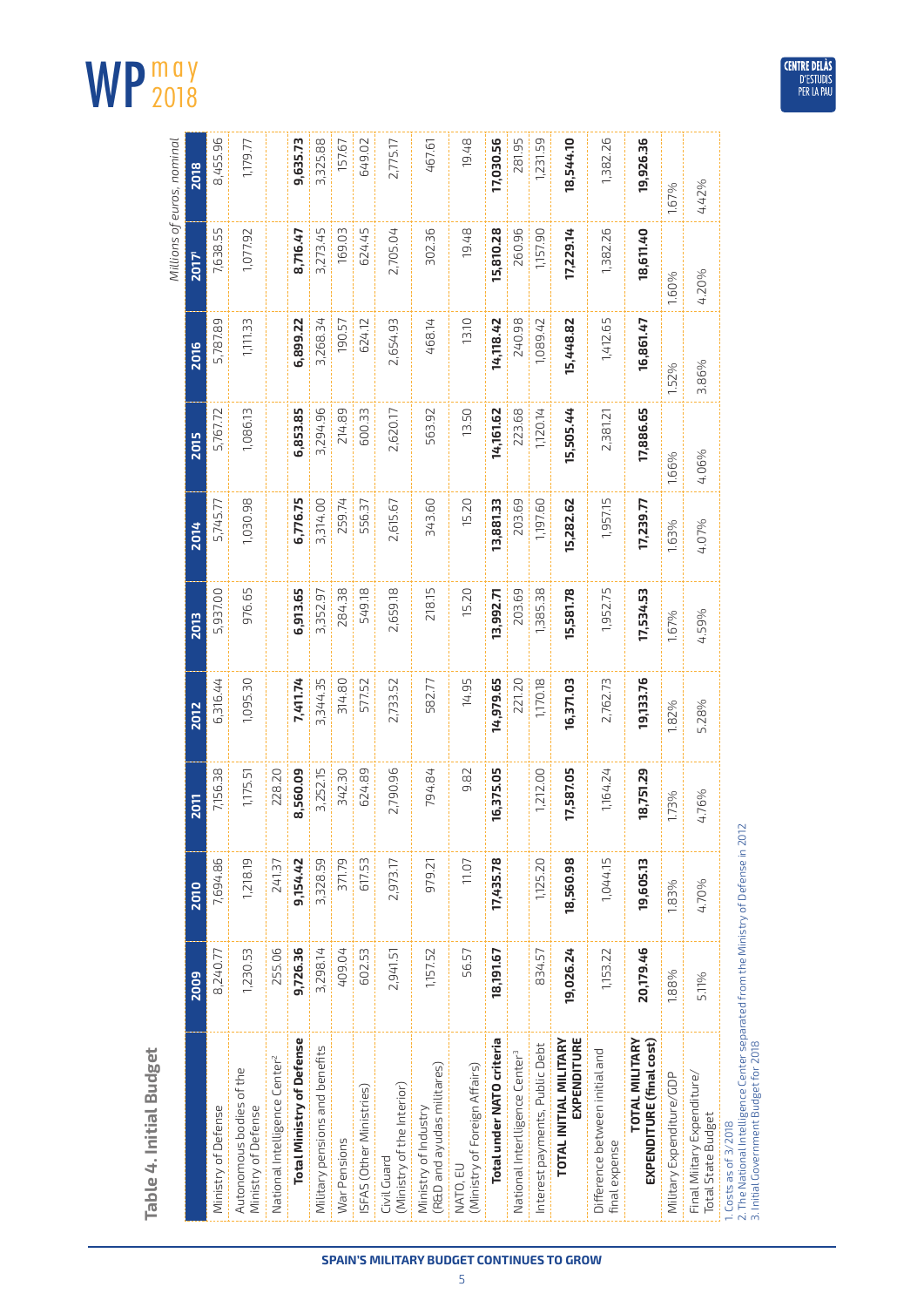

### <span id="page-5-0"></span>**Graph 2. Evolution of the Spanish Military Expenditure 2009-2018**



Source: own preparation

## **The Special Armament Programs (PEAs)**

The increases in military spending arise from the PP government maintained assumption that Spain is emerging from the crisis that began in 2008. Consequently, the Minister of Defense, Dolores de Cospedal, has announced a new investment cycle in new armaments, and some of these expenses are captured in specific line items in the 2018 proposal of the defense budget. Cospedal has announced the startup of seven new PEAs with an initial cost of €10.805 bn for the next ten years, with which she intends to approach the fictional 2% of GDP for military spending. These new weapons are:

- 348 VCR 8x8 Piranha Combat Vehicles
- 1 F-110 Frigate
- 4 Reaper drones
- Chinook helicopters
- Training planes
- Refueling aircraft
- Modernization of command and air control systems
- Modification of NH-90 helicopters

New weapons systems that are meant to deepen existing PEAs, some of which are already under construction (helicopter NH-90), have added huge public costs totaling €34.240 bn, of which approximately €18 bn is still owed according to the Ministry of Defense.<sup>4</sup>

To meet the debt payments owed on PEAs in 2018, €1.376 bn must be paid. But because the appropriated credit is €2.164 bn, the difference of €788 M will ultimately be returned to the Ministry of Industry where the aid is granted to military companies for research and development. This return of R & D aid to the Treasury had not previously been possible due to the crisis. However, an accumulated debt of €15 bn should be added to this number, which is still due from the tenure of the previous Secretary of Defense, Pedro Argüelles.<sup>56</sup>

4. Agustín Conde, Secretary of Defense, Congress of Deputies Defense Committee (16/04/2018)

5. Pedro Argüelles, Secretary of Defense, Congress of Deputies Defense Committee (23/05/2013)

6. Agustín Conde, Secretary of Defense, Congress of Deputies Defense Committee (16/04/2018)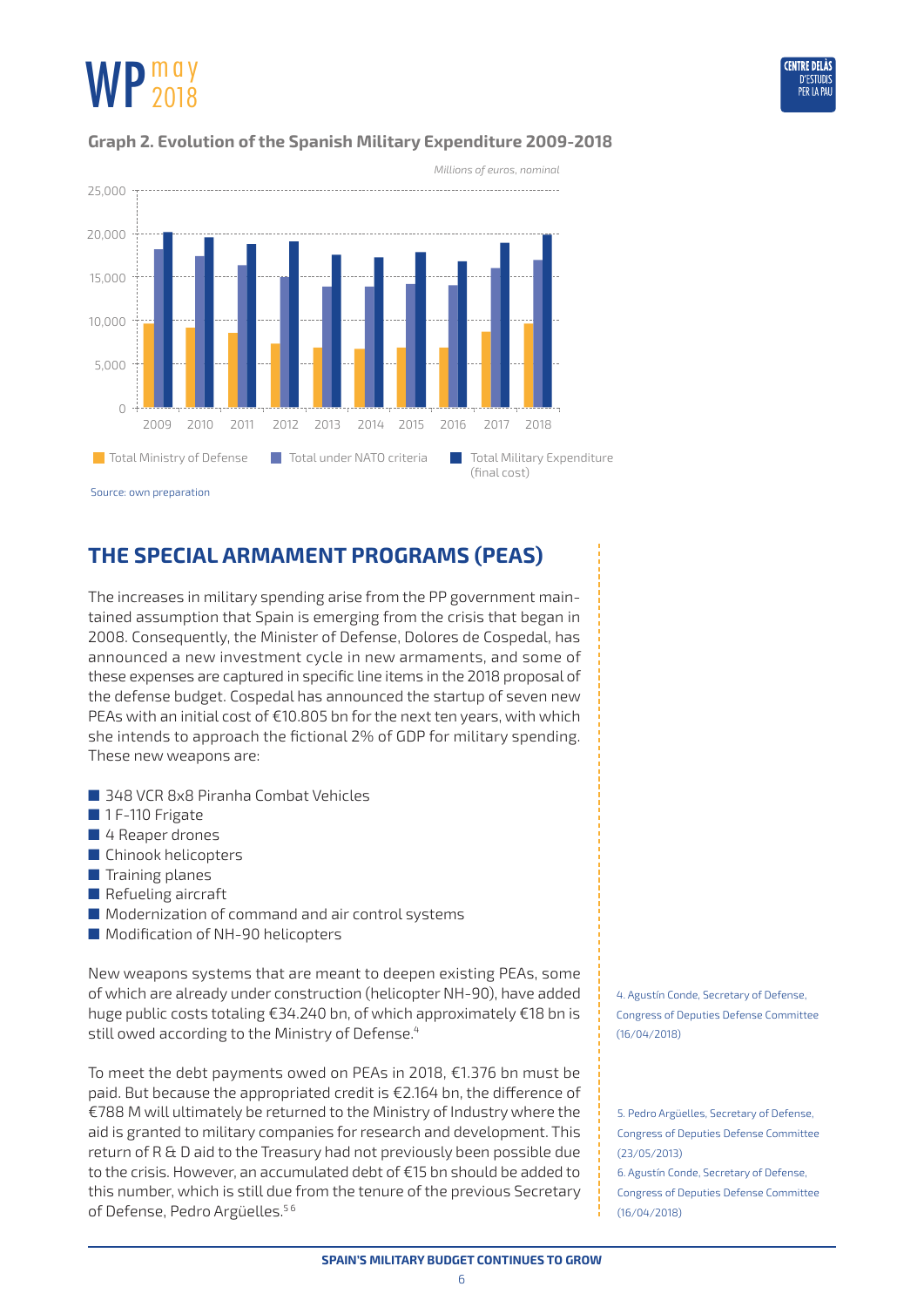<span id="page-6-0"></span>

This clearly shows that the debt generated by the acquisition of arms is nothing short of colossal, and now the Government intends to expand it. This is visibly demonstrated by Program 122B of the modernization of PEAs, where line items and consignments are used to deal with three of the seven new programs:

- VCR 8x8 Piranha Combat Vehicles, €9.2 M
- NH-90 helicopters, €237 M
- F-110 Fragata, without planned credit

This leaves the rest of the programs for later accounting periods.

## **The Myth of allocating 2% of GDP to military spending**

The goal of attaining the benchmark of 2% of GDP for military spending is not determined by any empirical analysis. If anything, it is the pipedream of top military officials in the Pentagon as well as the managers and shareholders of military industry interests that put huge amounts of pressure on the government of the United States so that its president, whether Republican or Democrat, passes that pressure along to the rest of the allied countries to increase their own military spending. The current president, Donald Trump, went so far as to threaten its allies to abandon the defense of Europe and NATO, should the European allied countries not increase their military spending and contribute to the maintenance of NATO. An insistence on increasing European military spending is surely driven by US interests and the favorable treatment of its own military industry, along with its industry's sales to Europe and the rest of the world. This is because the US is overwhelmingly the top manufacturer and exporter of weapons on the planet, producing 58% of all weapons in the world and exporting 34% of the world total (SIPRI 2017). Any increase in high and disproportionate military spending benefits the US industry.

Calculating what this number would be for Spain in 2024, but also taking into consideration all NATO countries and the European Union reaching 2% of GDP in military spending, yields massive figures. For Spain, considering only the Ministry of Defense's spending for 2017 (8,776.5 million) and not the military expenses distributed across other Ministries, this figure was 0.75% of GDP. If the government actually wanted to reach the 2% goal, it should in fact be allocating €23.403 bn of public spending to defense. But this does not account for annual GDP growth, which in 2024 will undoubtedly be higher than now, putting military spending at no less than €25 bn annually. Even further, this figure does not account for the rest of the line items in the budget distributed across others ministries detailed in Table A-4 of the Annex, whose final destination is the maintenance of the Armed Forces. Taken together, military spending of Spain would find itself above €35 bn per year. This would come to exceed 3% of the Spanish GDP.

The pressure to increase European military spending does not respond to any empirical need, only to the interest of the USA to favor its own defense industry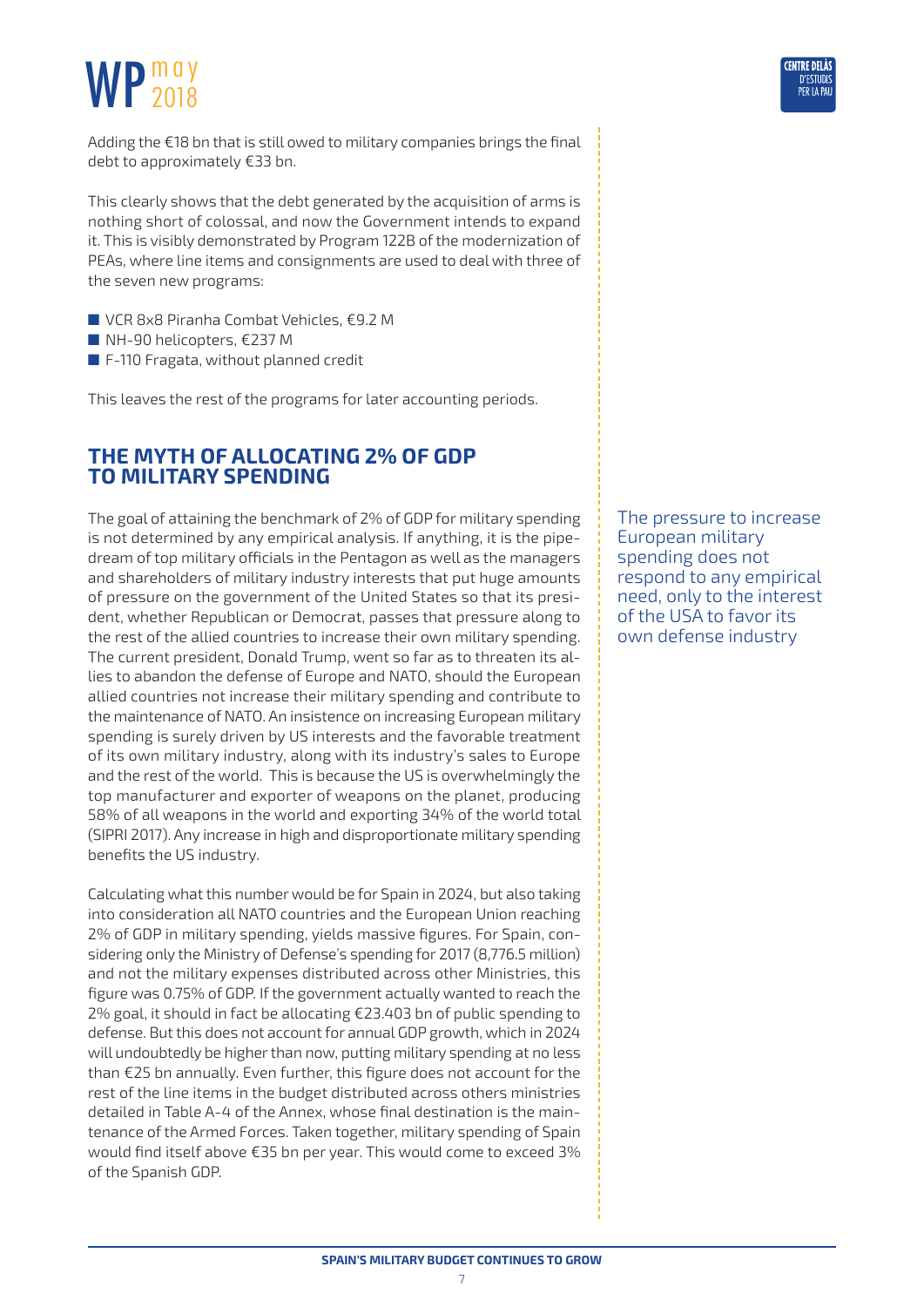<span id="page-7-0"></span>Something similar happens to the European members of NATO, which according to data from SIPRI in 2017, had an average of expenditure of 1.50% of GDP and together spent €254 bn on defense. Reaching 2% of GDP would mean spending €338.666 bn per year.

The increase for the EU would still be higher, since as a whole, the countries spend an average of 1.46% of GDP on defense, meaning that the €287 bn expenditure in 2017 would actually come to be €393.15 bn.

|                |           |                                       | controlled The Children College               |
|----------------|-----------|---------------------------------------|-----------------------------------------------|
|                | GDP 2016  | Thousands of Millions $\epsilon$ 2016 | $\parallel$ Thousands of Millions GDP 2% 2017 |
| NATO Europe    | 1.50%     | 254.000.00                            | 338.666.66                                    |
| European Union | 1.46%     | 287,000,00                            | 393.150.68                                    |
| <b>Spain</b>   | 0.74%     | 8.716.47                              | 23.558.02                                     |
|                | _________ |                                       |                                               |

**Table 5. Military spending in Europe 2016**

Own elaboration. Source: SIPRI 2017

Some figures are difficult to assume, considering that the crisis of 2008 and the years since have affected Europe and Spain in a particular way. It is quite hard to believe that European governments are throwing themselves at such incredible increases. But the case of Spain is especially grave, where the increase will be around €17 bn, while spending on health, education, infrastructure, and culture has been cut; retirement pensions are feeling threatened; and there is a structural unemployment rate of 16.7% of the active population. An increase of military spending is insane without proper justification, because neither Spain nor Europe face military threats from within. As indicated by the heads of defense themselves in Spain and the EU, the greatest danger comes from terrorism, and it does not seem that the armies, as has already been demonstrated, can do anything to prevent attacks or the causes of the attacks. Neither should the clashes between the United States and Russia that are dragging Europe towards a renewed cold war have a military response. Rather, it would be advisable to not put stress on the borders with Russia through NATO, but to negotiate solutions to these crises between neighboring countries.

## **Military expenditure for social expenditure**

The total public expenditure of the Spanish State increases by 1.3% with respect to 2017, while the expenditures of the Ministry of Defense are increased by 10.5%. And what about the increases for 'social' ministries with respect to the previous year? Healthcare 3.9%, Education 3%, and Culture 4.6%. Furthermore, how much is spent to combat the biggest problem in Spanish society, the incredible blight of unemployment and job insecurity? The Ministry of Labor Development will receive a meager increase of 3.9%, keeping in mind that since 2008 the funds allocated for this ministry have decreased by 28%. And lastly, funding for infrastructure, the element most-linked to job creation, is set to rise 5.3% while it has been reduced with 63% since 2008. Therefore, we can conclude that the Ministry of Defense is, without a doubt, the ministry that receives the most help from of the PP government.

As indicated by Spain's own Directives of Defense and the EU, the biggest danger comes from terrorism, and it does not seem that armies, as we already know, can do anything to prevent these attacks, nor can they act preventively upon their causes

*Millions of current euros*

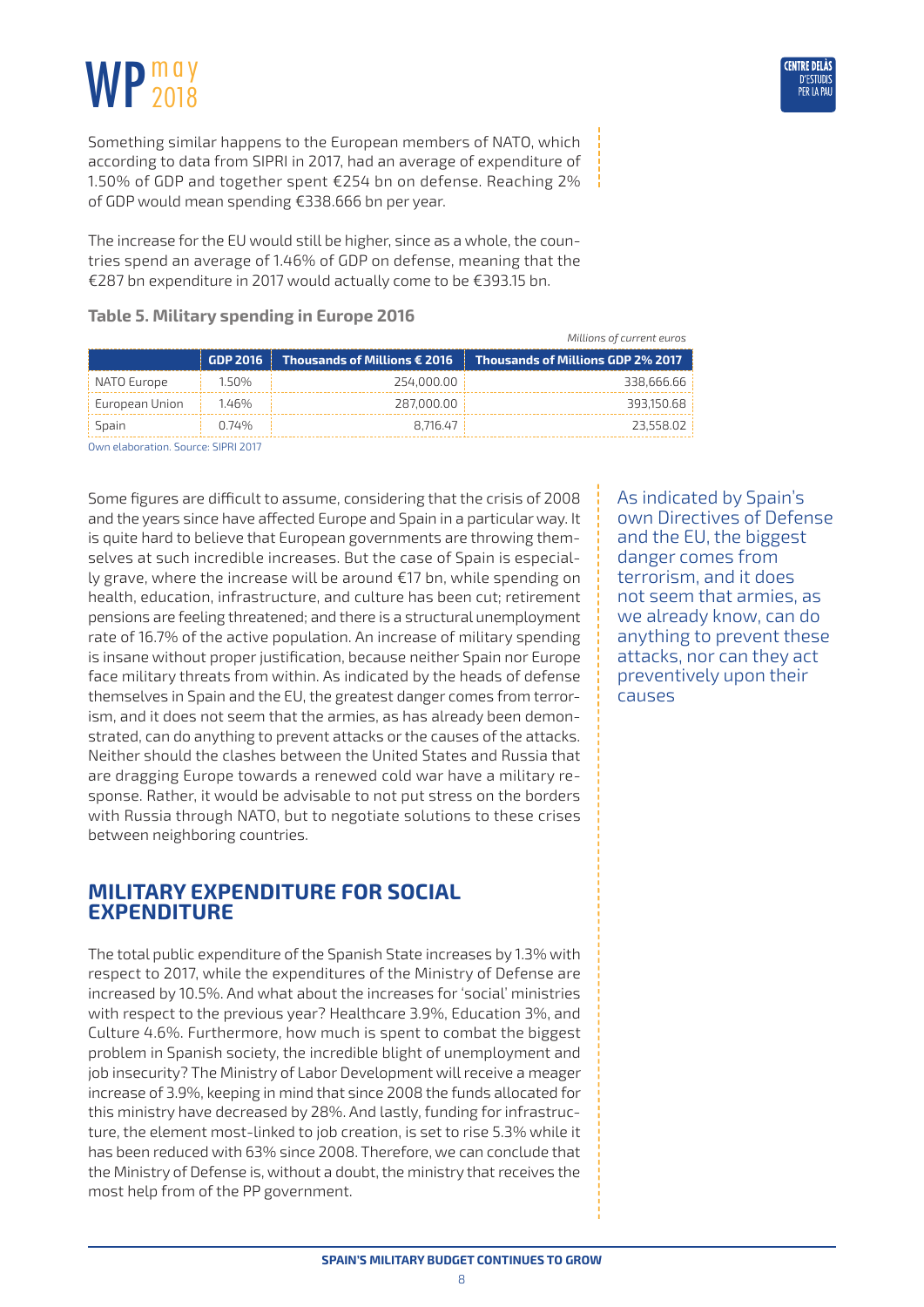### <span id="page-8-0"></span>**Table 6. Budget Policies 2008-2017**

|                     |        |        |        |        |        |        |        |        |        |        | Millions of euros, nominal |
|---------------------|--------|--------|--------|--------|--------|--------|--------|--------|--------|--------|----------------------------|
|                     | 2008   | 2009   | 2010   | 2011   | 2012   | 2013   | 2014   | 2015   | 2016   | 2017   | Evo.<br>2008-2017          |
| Job Creation        | 7.684  | 7.584  | 7.751  | 7.329  | 5,765  | 3.772  | 4.073  | 4.746  | 5.214  | 5.499  | $-28%$                     |
| Health              | 4,434  | 4.623  | 4.635  | 4.264  | 3,976  | 3,856  | 3.840  | 3,861  | 4.002  | 4.093  | $-8%$                      |
| Education           | 2.933  | 2.988  | 3.092  | 2.843  | 2.220  | 1.945  | 2.150  | 2.273  | 2.484  | 2.525  | $-14%$                     |
| Culture             | 1.220  | 1.284  | 1.199  | 1.104  | 942    | 722    | 716    | 749    | 803    | 801    | $-34%$                     |
| Infrastructure      | 14,690 | 13,177 | 14.325 | 8.859  | 6,901  | 5,966  | 5,452  | 6,141  | 5,983  | 5,392  | $-63%$                     |
| Civil Research      | 7.677  | 8.203  | 8.088  | 7.576  | 5.629  | 5.562  | 5.633  | 5.668  | 5.793  | 6.039  | $-21%$                     |
| Ministry of Defense | 10.091 | 9.726  | 9,154  | 8.560  | 7.411  | 6,913  | 6.776  | 6.853  | 6.899  | 8.716  | $-14%$                     |
| Military, actual    | 20.587 | 19,770 | 19,233 | 18,409 | 18,819 | 17,135 | 16,527 | 17,672 | 16,671 | 18.544 | $-10%$                     |

Source: Centre Delàs compilation on the State Budget

Ultimately, the main criticism that should be made of investing in new armaments is the massive waste of public money that is being used to deter hypothetical enemies from attacking the Spanish territory, when this hypothesis is so vastly far from the geopolitical reality of the countries that surround Spain. A part of this criticism is that the missions abroad in which the Government has been involved almost never make use of the PEA-produced weapons; they rarely, if ever, cross borders and instead remain in warehouses, docks, and hangars, waiting for the end their shelf life to be replaced by other weapons of higher cost, pursuing an arms race to nowhere that benefits, above all, to the Spanish military industries, in addition to the greater European and United States industries. Meanwhile, the Spanish population faces real threats coming from the lack of employment, housing, social coverage for dependence, the lack of decent pensions. This is the type of security that the Spanish people want and expect to have provided by the State, yet the Government of the Popular Party does not want to face this head-on.

## **Military research in the PGE 2018**

The General State Budget of 2018 forecasts the expenditure for military research and development to reach €678.71 M. This represents an allotment of funds nearly 47% higher than the forecasted budget in 2017.

Military R & D spending comes from two budgetary programs, which has become common practice in recent years. Program 464A (Research and studies of the Armed Forces) of the Ministry of Defense is set to receive an allocation of €211.10 M, while program 464B (Support for technological innovation in the defense sector) of the Ministry of Economy, Industry and Competitiveness is set to receive €467.61 M. Both of these funding allocations are significant increases with respect to 2017, with program 464A growing by 32.4% and program 464B growing by 54.6%, as is shown in table 1.

The resources assigned to each program have a different purpose. Program 464A aims to "contribute to the endowment of weapons systems and equipment with the technological level and characteristics of any order most suitable for future missions of Spanish Armed Forces and to help preserve and foster the industrial and technological base of Spanish defense," as found in the explanatory memorandum of the program.

The forecast of expenditure in the military research and development department represents an allocation of 47% greater than the forecast budgeted in 2017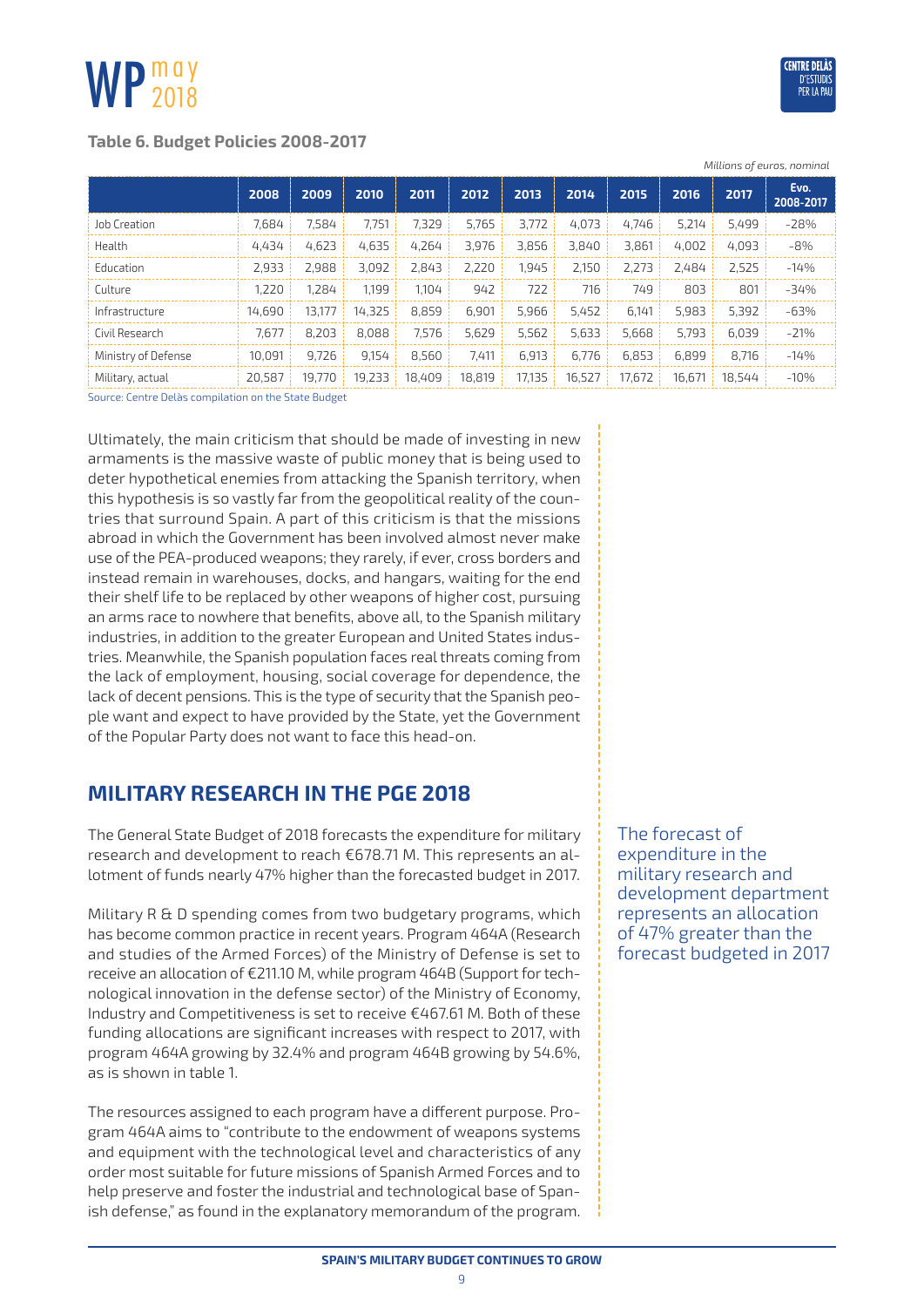

Meanwhile, the objective of program 464B is to support the participation of Spanish companies in the development of technological-industrial projects related defense.

**Table 7. Expected investments of programs 464A and 464B corresponding to military R&D for 2017 and 2018**

*Millions of current euros*

| MILITARY RESEARCH                    | GSB 2017     | GSB 2018 |
|--------------------------------------|--------------|----------|
| 464A Program (Ministry of Defense)   | $159.39 \pm$ | 211.10   |
| 464B Program (Ministry of Economy)   | 302.36 !     | 467.61   |
| $\frac{1}{2}$ TOTAL (464A plus 464B) | 461.75       | 678.71   |
| Source: Own Preparation              |              |          |

We shall see in detail how the budget is distributed in each program and which budget allocations undergo the greatest changes.

The funding for program 464A of the Ministry of Defense is distributed to the two centers that are responsible for carrying out military R & D activities, namely the Central Organ of Defense and the National Institute of Aerospace Technique (INTA). They receive €22.48 M and €188.62 M, respectively.

The planned R & D activities of the Central Organ of Defense are focused on projects; Sensors and electronic warfare; Technology management and cooperation; Information and communications technology; Platforms, propulsion and weapons; and Equipment and materials for R & D activities.

INTA is a public research organization that, since 2014, integrates all military research centers. Its activities are related to research and development in the fields of aerospace, aeronautics, hydrodynamics, defense technologies, and security. It also performs certification, homologation, and testing tasks.

For 2018, INTA's budget reaches €188.62 M (89% of the budget for program 464A). This funding represents an increase of 37.3% with respect to its budget for 2017. Every individual line item of INTA's budget experiences an increase, although special consideration should be given to the increases of 706% in financial expenses (from €0.145 M in 2017 to €1.17 M in 2018) and of 162% in real investments (from €25.4 M in 2017 to €66.6 M in 2018).

The projects financed by program 464B of the Ministry of Economy, Industry and Competitiveness are the same as in recent years, yet the amount of funding increases by 52% with respect to 2017. The funds assigned to projects associated with the Submarine S-80, NH90 helicopters and Maritime Action Ships undergo decreases with respect to 2017 (10%, 13% and 78%, respectively). Contrarily, the Frigata F110 project and the 8x8 armored vehicles experience a remarkable increase of 316%. See details in table 8.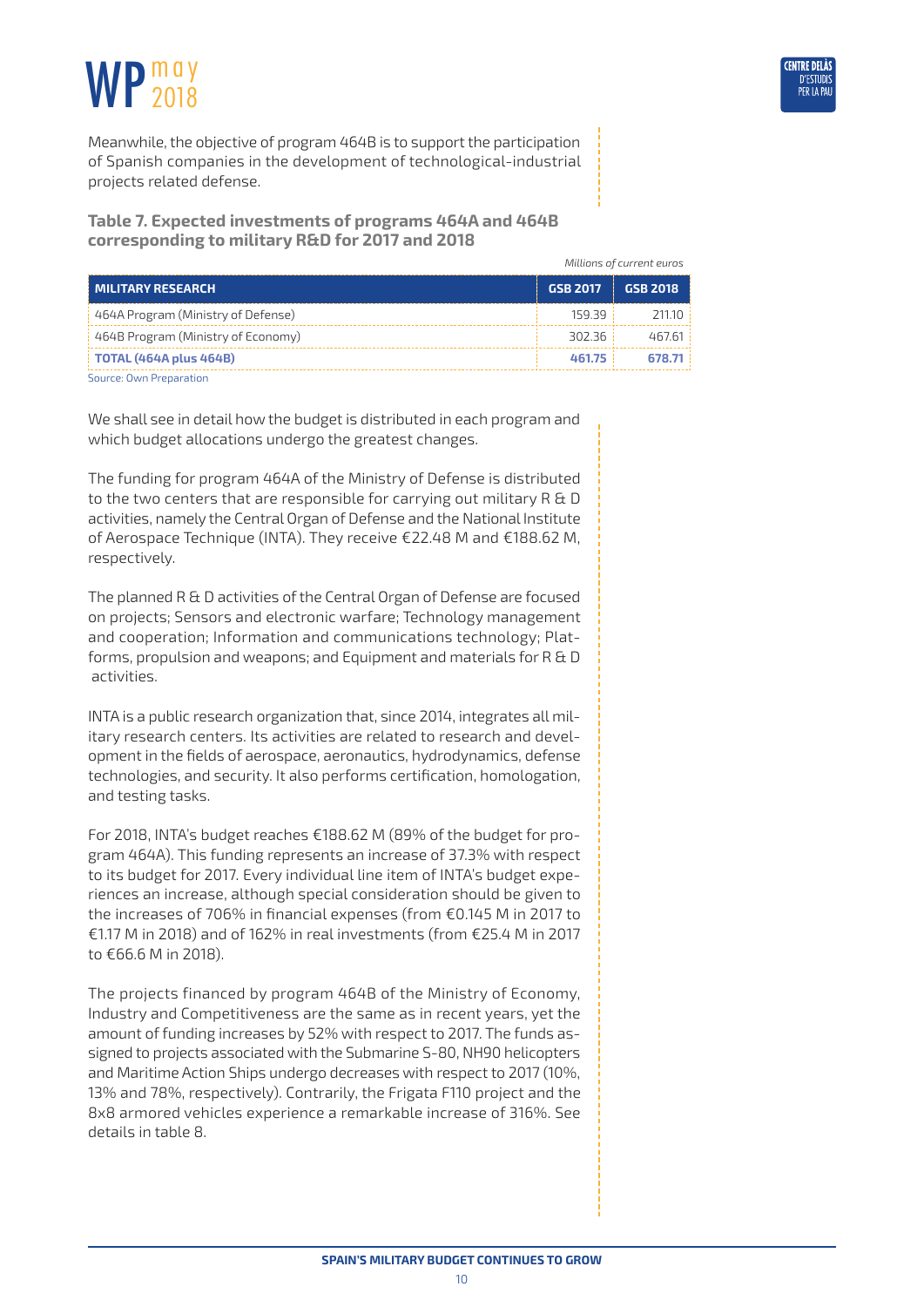

<span id="page-10-0"></span>**Table 8. Budgeted investments for 2017 and 2018 corresponding to program 464B, Support for innovation technology in the defense sector of the Ministry of Economy, Industry and Competitiveness**

|                                       |       | Millions of current euros       |
|---------------------------------------|-------|---------------------------------|
| <b>Project</b>                        |       | Endowment 2017   Endowment 2018 |
| Submarine S-80                        | 150.0 | 135.3 :                         |
| Helicopters NH90                      | 37.O  | 32.O I                          |
| Maritime Action Vessels               | 51.8  | 11 R I                          |
| Frigate F110 and 8x8 armored vehicles | 69.5  | 289.0                           |
| <b>TOTAL</b>                          | 308.3 | 467.6                           |
| $\sim$ $\sim$ $\sim$ $\sim$ $\sim$    |       |                                 |

Source: Own Preparation

The allocation of funds under program 464B of the Ministry of Economy are intimately related to massive weapons acquisition projects. The program represents advances that are made to companies so that they can perform the corresponding research programs to manufacture the weapons which the Ministry of Defense will later buy. These advances come in the form of returnable credits with a lifetime of twenty years at zero percent interest, at the time of writing this report, the amount returned by the military industry has been negligible. In essence, these credits in R & D have become direct aid to the military industry.

## **Civil-military R & D comparison**

In 2018, the budgeted expenditure for research is €7.056 bn, corresponding to Program 46 of 'Research, development and innovation' in the 2018 budget, which includes both civil and military R & D. This figure represents an increase of 8.5% with respect to the R & D budget of 2017.

Taking this budget into account, military R & D represents 9.6% of the total amount of the budget allocated to research which is higher than the corresponding figure for 2017, which was 7.1%. If we break down the total amount dedicated to research and development in civil R & D ( $\epsilon$ 6.377.64 bn) and military R & D ( $\epsilon$ 678.71 M), we see that the budget for civil R & D grows only 5.6% compared to 2017, while military R & D grew 47%. This clearly shows that the government wants to give a strong boost to military R & D far more than civil R & D.

If we consider military R & D as one more area of research, we see that the preferential treatment that the government gives to military research with respect to other areas of civil research is downright scandalous. For example, the planned expenditure for military research is almost 29 times the amount allocated to the program "Energy research, environmental and technological," nearly 13 times the amount planned for "Research and agricultural experimentation," more than 11 times the amount budgeted for "Oceanographic and fisheries research", and lastly, two and a half times the amount planned for "Health research". In graph 3 these comparisons are shown between the budgetary allocations to programs for civil research versus the amount budgeted for military R & D (which includes programs 464A and 464B).

7. Pere Ortega, The weapons bubble and the military industry in Spain. Special Armament Programs, Report 33, June 2017. Pere Ortega and Xavier Bohigas, The Absurdity of Military Spending, Report 34, June 2017.

Hasta la fecha, las cantidades retornadas por parte de la industria militar de los créditos para el desarrollo de armamento han sido ínfimas. Por lo que, estos créditos en I+D se han convertido en ayudas directas a la industria militar